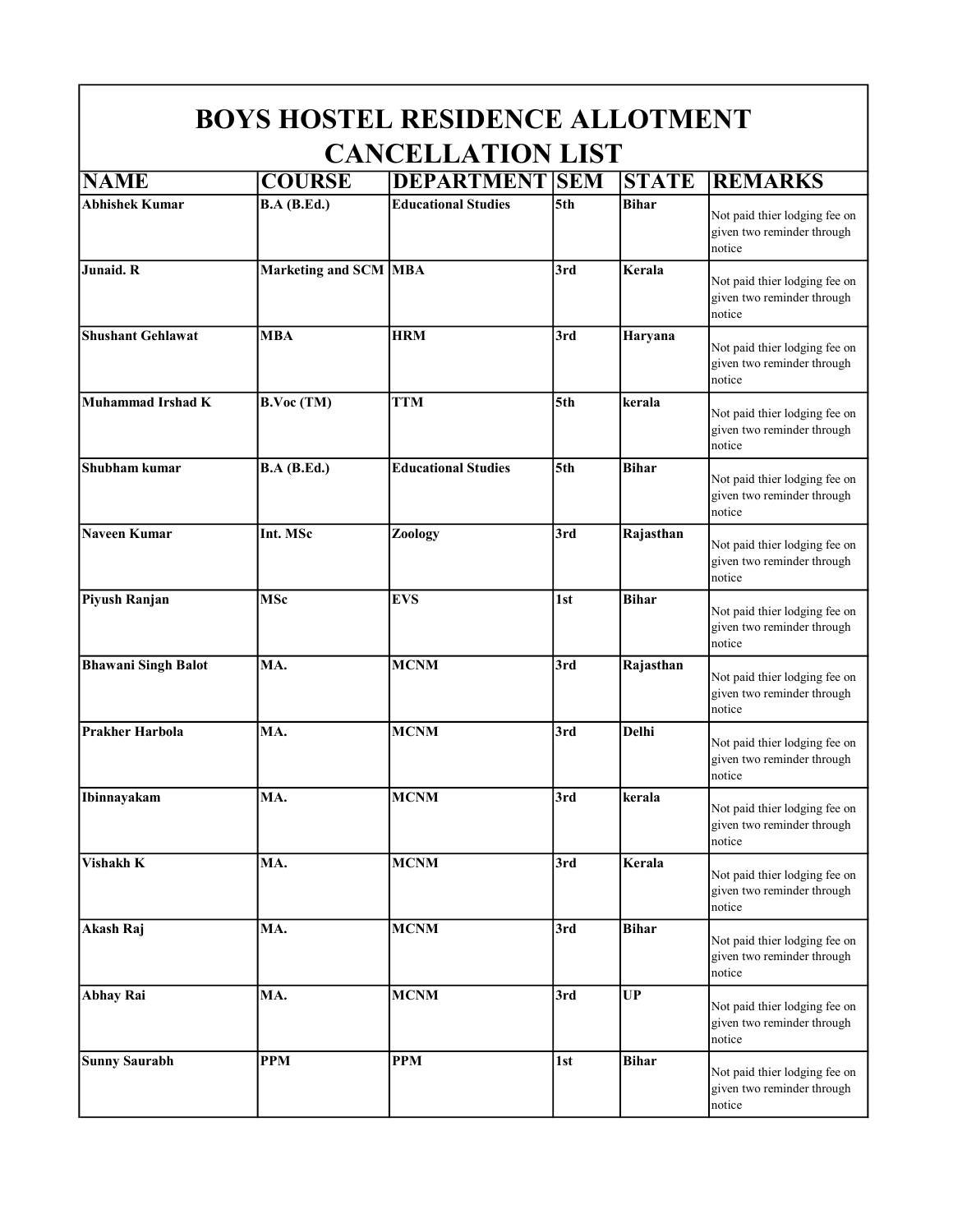| <b>Sameer</b>           | <b>B.Voc</b>   | <b>HRM</b>                 | 3rd | Delhi        | Not paid thier lodging fee on<br>given two reminder through<br>notice                                     |
|-------------------------|----------------|----------------------------|-----|--------------|-----------------------------------------------------------------------------------------------------------|
| <b>Manish Patel</b>     | <b>MSc</b>     | <b>BIOTECH</b>             | 3rd | <b>Bihar</b> | Not paid thier lodging fee on<br>given two reminder through<br>notice                                     |
| <b>MD</b> Nadeem hasain | <b>BA</b> B.ed | <b>Educational Studies</b> | 5th | <b>Bihar</b> | Not paid thier lodging fee on<br>given two reminder through<br>notice                                     |
| <b>Abdul Rahman k</b>   | <b>MBA</b>     | <b>HRM</b>                 | 3rd | kerala       | Not paid thier lodging fee on<br>given two reminder through<br>notice                                     |
| Mohammed sahil U        | <b>MBA</b>     | <b>HRM</b>                 | 3rd | kerala       | Not paid thier lodging fee on<br>given two reminder through<br>notice                                     |
| <b>Ratnesh Singh</b>    | Phd.           | <b>PPPA</b>                |     | UP           | Not paid thier lodging fee on<br>given two reminder through<br>notice                                     |
| <b>Muhsin N</b>         | <b>MBA</b>     | <b>HRM</b>                 | 3rd | kerala       | Not paid thier lodging fee on<br>given two reminder through<br>notice                                     |
| <b>Dinshad</b>          | <b>MBA</b>     | <b>HRM</b>                 | 3rd | kerala       | Not paid thier lodging fee on<br>given two reminder through<br>notice                                     |
| <b>Fayiz F</b>          | <b>MBA</b>     | <b>HRM</b>                 | 3rd | kerala       | Not paid thier lodging fee on<br>given two reminder through<br>notice                                     |
| Jafseel vellayangadan   | <b>MBA</b>     | <b>HRM</b>                 | 3rd | kerala       | Not paid thier lodging fee on<br>given two reminder through<br>notice                                     |
| <b>Chetan Singh</b>     | Int. MSc       | <b>Physics</b>             | 3rd | Rajasthan    | Not paid thier lodging fee on<br>given two reminder through<br>notice                                     |
| <b>Ajay Singh</b>       | Int. MSc       | <b>Physics</b>             | 3rd | Rajasthan    | Not paid thier lodging fee on<br>given two reminder through<br>notice                                     |
| <b>Ashish Badyal</b>    | Int. MSc       | <b>Physics</b>             | 9th | jammu        | Not paid thier lodging fee on<br>given two reminder through<br>notice                                     |
| <b>Aditya Sharma</b>    | B.Voc(RM)      | <b>Retail Management</b>   | 5th | <b>UP</b>    | Not paid thier lodging fee on<br>given two reminder through<br>notice                                     |
| <b>Joginder Sangwan</b> | <b>Phd TTM</b> | <b>TTM</b>                 | RS  | Haryana      | Not paid thier lodging fee on<br>given two reminder through<br>notice                                     |
| <b>Basil V</b>          | <b>MBA</b>     | Marketing & SCM            | 3rd | Kerala       | Prohibited items found in their<br>room and not paid their fee on<br>given two reminder through<br>notice |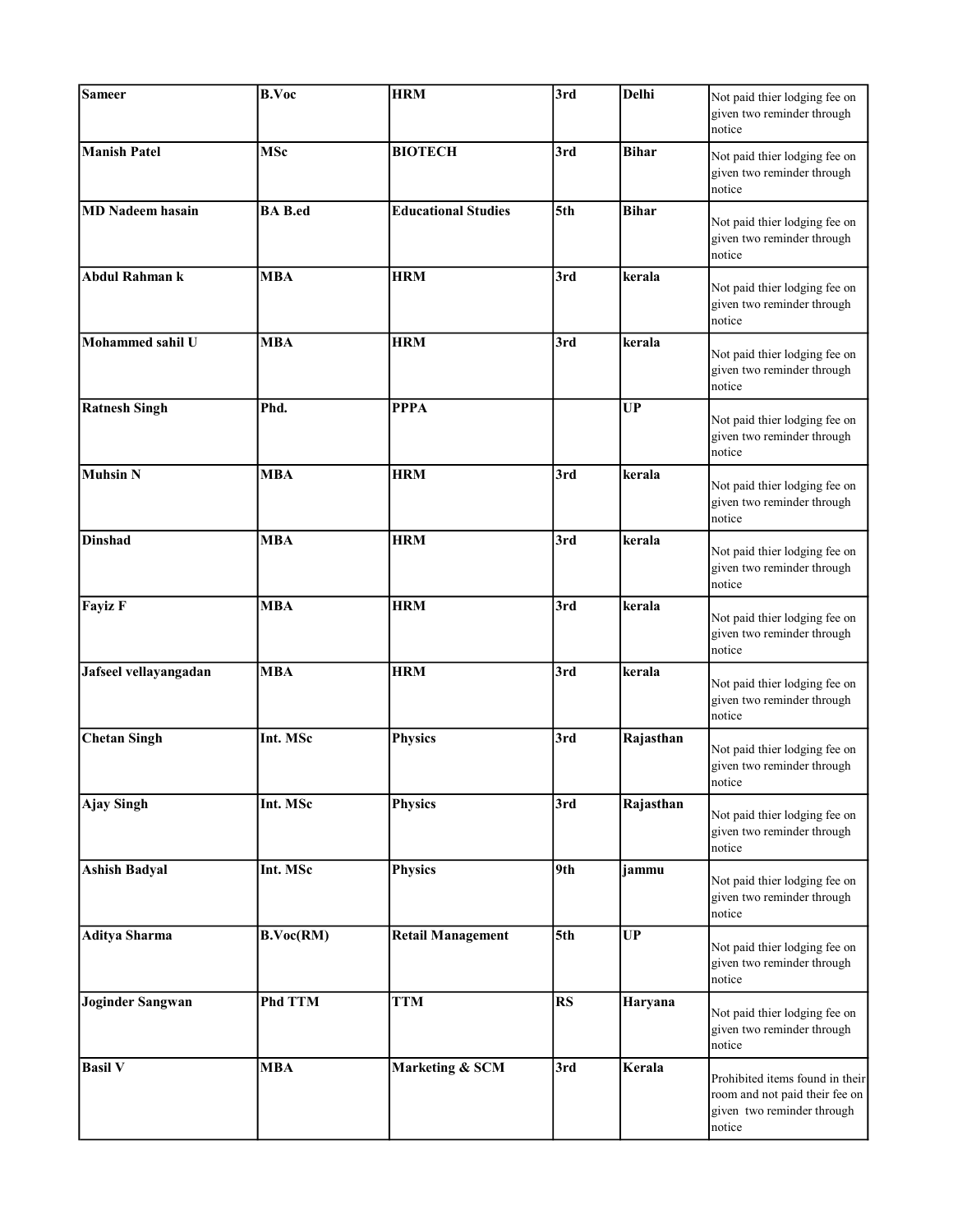| <b>Ihjas Ahammed CK</b>     | <b>MBA</b> | Marketing & SCM          | 3rd | Kerala         |                                                                                                           |
|-----------------------------|------------|--------------------------|-----|----------------|-----------------------------------------------------------------------------------------------------------|
|                             |            |                          |     |                | Prohibited items found in their<br>room and not paid their fee on<br>given two reminder through<br>notice |
| <b>Zulafqar Ahmed Khan</b>  | MA         | <b>PPPM</b>              | 1st | <b>J&amp;K</b> | Not paid thier lodging fee on<br>given two reminder through<br>notice                                     |
| <b>Aquib Perwaiz</b>        | MA         | <b>PPPM</b>              | 1st | <b>J&amp;K</b> | Not paid thier lodging fee on<br>given two reminder through<br>notice                                     |
| <b>Fassel Javaid</b>        | MA         | <b>PPPM</b>              | 1st | J&K            | Not paid thier lodging fee on<br>given two reminder through<br>notice                                     |
| <b>Mohd Qasim</b>           | MA         | <b>PPPM</b>              | 1st | <b>J&amp;K</b> | Not paid thier lodging fee on<br>given two reminder through<br>notice                                     |
| <b>Mohit Sharma</b>         | MA         | <b>PPPM</b>              | 1st | <b>J&amp;K</b> | Not paid thier lodging fee on<br>given two reminder through<br>notice                                     |
| <b>Shadad Maneer</b>        |            | <b>MCNM</b>              | 3rd | <b>J&amp;K</b> | Not paid thier lodging fee on<br>given two reminder through<br>notice                                     |
| <b>MD Dilnawaz Alam</b>     | B.Voc(BWM) | <b>Community college</b> |     | <b>Bihar</b>   | Not paid thier lodging fee on<br>given two reminder through<br>notice                                     |
| <b>Mohammad Anees I</b>     | <b>MBA</b> | <b>TTM</b>               | 3rd | Kerala         | Not paid thier lodging fee on<br>given two reminder through<br>notice                                     |
| Muhammad Salim N            | <b>MBA</b> | <b>TTM</b>               | 3rd | Kerala         | Not paid thier lodging fee on<br>given two reminder through<br>notice                                     |
| Abhishek shukla             | <b>MBA</b> | <b>HRM</b>               | 3rd | Delhi          | Not paid thier lodging fee on<br>given two reminder through<br>notice                                     |
| <b>Mandeep Sharma</b>       | <b>MBA</b> | <b>HRM</b>               | 3rd | HP             | Not paid thier lodging fee on<br>given two reminder through<br>notice                                     |
| <b>Muhammad Niyas</b>       | <b>MBA</b> | <b>HRM</b>               | 3rd | Kerala         | Not paid thier lodging fee on<br>given two reminder through<br>notice                                     |
| <b>Ankit Jassoria</b>       | <b>MBA</b> | <b>HRM</b>               | 3rd | Rajasthan      | Not paid thier lodging fee on<br>given two reminder through<br>notice                                     |
| <b>Abhishek B Thazhauth</b> | B.Voc(RM)  | <b>Retail Management</b> | 3rd | Kerala         | Not paid thier lodging fee on<br>given two reminder through<br>notice                                     |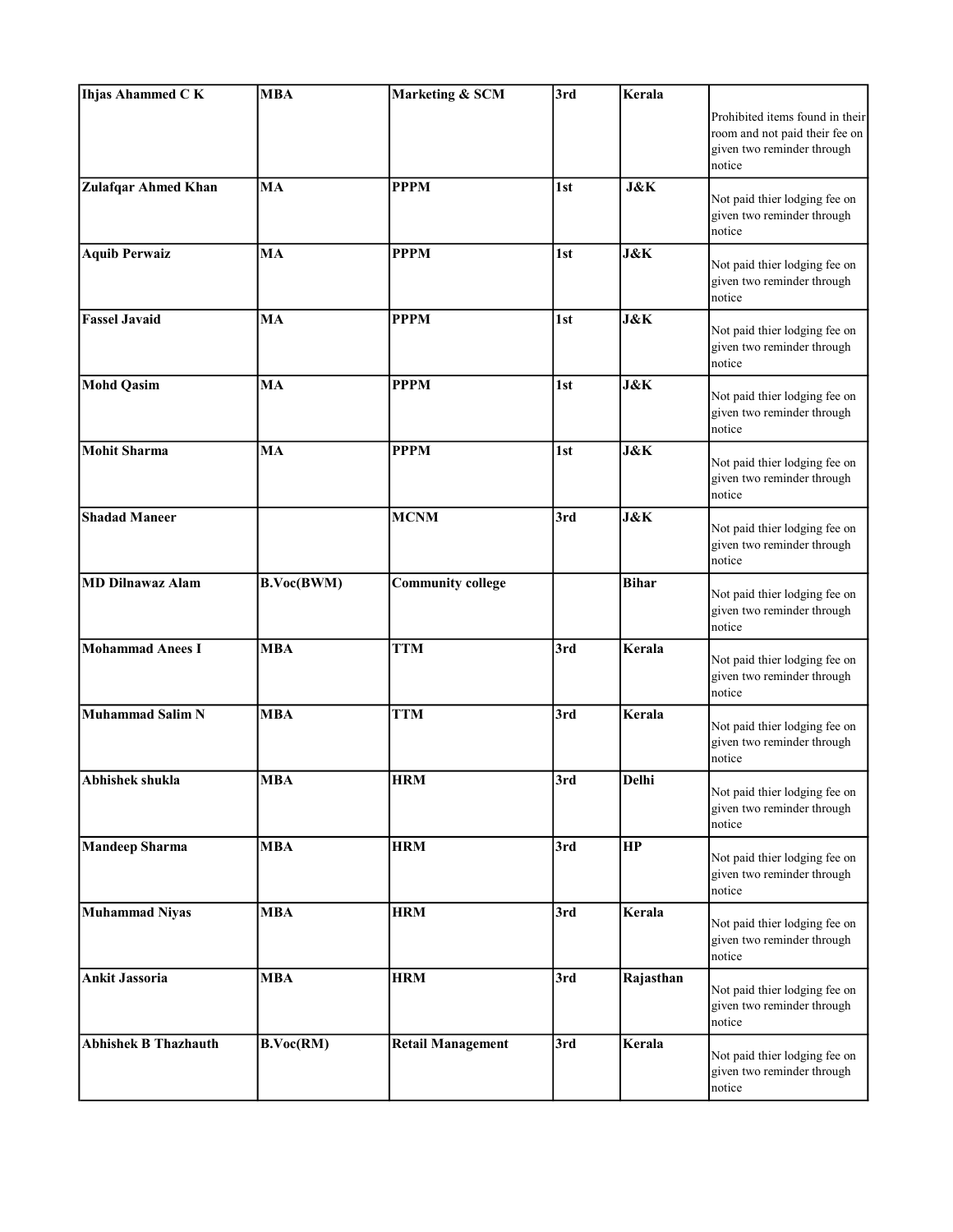| <b>Ramees Roshan PT</b>      | B.Voc(RM)            | <b>Retail Management</b> | 3rd    | Kerala         | Not paid thier lodging fee on<br>given two reminder through<br>notice |
|------------------------------|----------------------|--------------------------|--------|----------------|-----------------------------------------------------------------------|
| <b>Jasar Mirfad VP</b>       | B.Voc(RM)            | <b>Retail Management</b> | 3rd    | Kerala         | Not paid thier lodging fee on<br>given two reminder through<br>notice |
| Paras Razdan                 | <b>MBA</b>           | <b>HRM</b>               | 3rd    | <b>J&amp;K</b> | Not paid thier lodging fee on<br>given two reminder through<br>notice |
| <b>Shaheer Anas</b>          | <b>MBA</b>           | <b>HRM</b>               | 3rd    | Kerala         | Not paid thier lodging fee on<br>given two reminder through<br>notice |
| <b>Mohammed Hashir</b>       | $\overline{\bf MBA}$ | <b>HRM</b>               | 3rd    | Kerala         | Not paid thier lodging fee on<br>given two reminder through<br>notice |
| <b>Aman Gupta</b>            | <b>MBA</b>           | <b>MBA GENERAL</b>       | 3rd    | <b>J&amp;K</b> | Not paid thier lodging fee on<br>given two reminder through<br>notice |
| Pankaj Sharma                | <b>MSC</b>           | <b>EVS</b>               | 1st    | <b>J&amp;K</b> | Not paid thier lodging fee on<br>given two reminder through<br>notice |
| <b>Rahaat Mehmood Manhas</b> | <b>MSC</b>           | <b>EVS</b>               | 1st    | <b>J&amp;K</b> | Not paid thier lodging fee on<br>given two reminder through<br>notice |
| <b>Saqib Gull</b>            |                      | <b>Economics</b>         | 3rd    | J&K            | Not paid thier lodging fee on<br>given two reminder through<br>notice |
| <b>Mohsin Qadir Ganai</b>    |                      | <b>Economics</b>         | 3rd    | <b>J&amp;K</b> | Not paid thier lodging fee on<br>given two reminder through<br>notice |
| Manoj Kumar                  |                      | <b>Economics</b>         | 3rd    | <b>J&amp;K</b> | Not paid thier lodging fee on<br>given two reminder through<br>notice |
| <b>Gregory Tom Thomas</b>    |                      | <b>Economics</b>         | 3rd    | Kerala         | Not paid thier lodging fee on<br>given two reminder through<br>notice |
| <b>Vasab Gupta</b>           | <b>MSc</b>           | Zoology                  | 3rd    | <b>J&amp;K</b> | Not paid thier lodging fee on<br>given two reminder through<br>notice |
| <b>Saket Angural</b>         | <b>MSc</b>           | <b>Zoology</b>           | 3rd    | <b>J&amp;K</b> | Not paid thier lodging fee on<br>given two reminder through<br>notice |
| <b>Arun Kumar</b>            | Phd                  | <b>Molecular Biology</b> | 1st yr | HP             | Not paid thier lodging fee on<br>given two reminder through<br>notice |
| <b>Manish Kumar</b>          | Phd                  | <b>Molecular Biology</b> | 1st yr | <b>Bihar</b>   | Not paid thier lodging fee on<br>given two reminder through<br>notice |